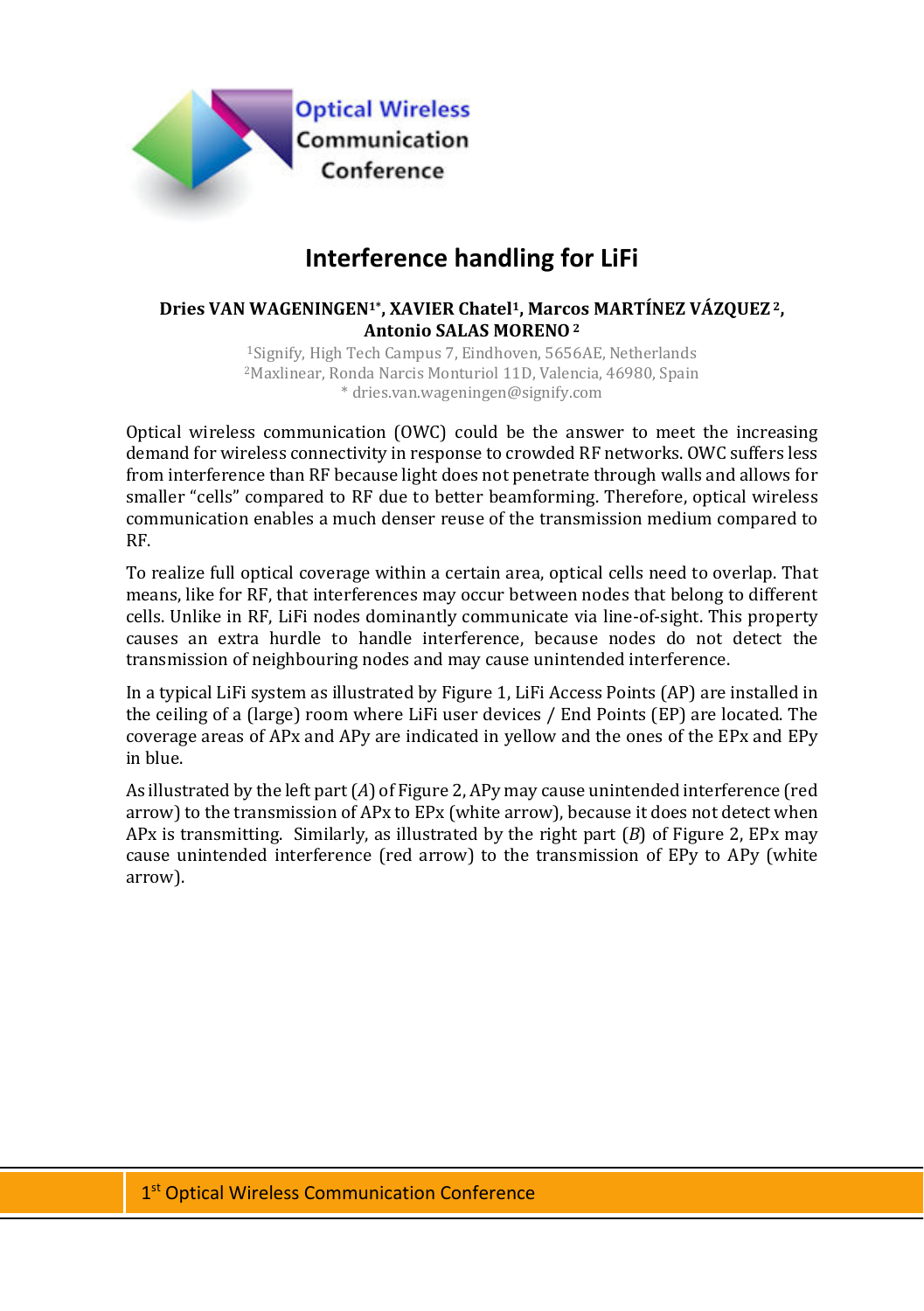

<span id="page-1-0"></span>**Figure 1 Situation with LiFi Access Points (AP) in ceiling and LiFi End Points (EP)** 



**Figure 2 Interference for downlink transmission (***A***) and uplink transmission (***B***)**

<span id="page-1-1"></span>The unintended interference may cause a significant degradation of the transmission which can be solved by dividing the medium resources over the interfering nodes. Various options can be chosen for that purpose, like time division, frequency division of the baseband, code division and wavelength division (in analogy to frequency division of an RF carrier).

To introduce LiFi products into the mass market, some practical considerations narrow the choice between these options. The main consideration thereby is to make use of existing chips that support OFDM and adaptive bit-loading (allowing the use of LEDs with a low pass frequency response) and a MAC protocol with sufficient flexibility to address the problem of unintended interference.

Different MAC protocols exist to control the access to the medium, whereby two proven techniques dominate: CSMA and TDMA. For the first one, a node checks if the medium is idle before it transmits and for the second one a node follows a scheduled time for its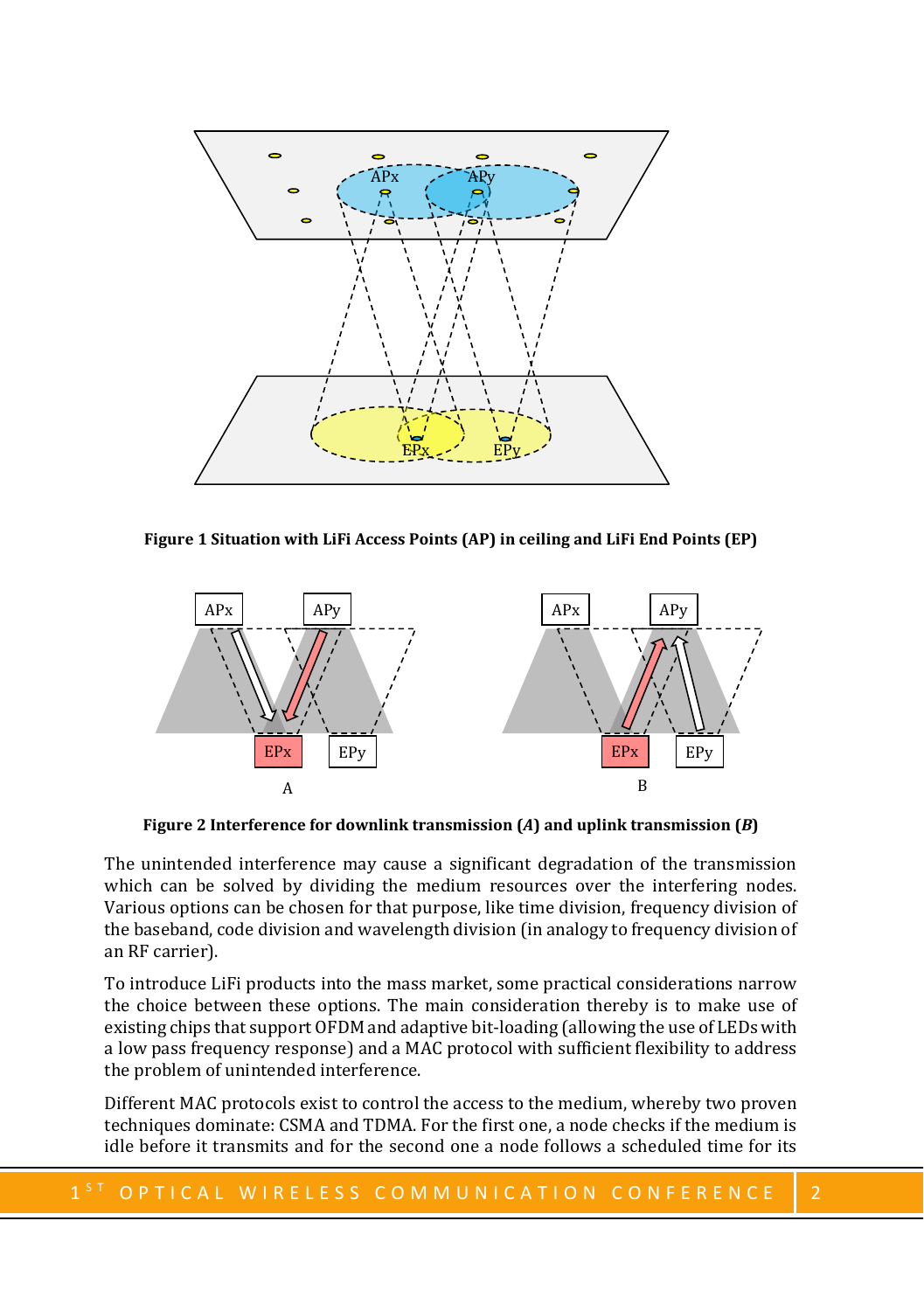transmissions. To address the unintended interference problem in OWC, CSMA is by nature not favourable, because an OWC node typically does not sense the carrier of the other nodes. A more favourable option is therefore TDMA whereby an AP determines the access of the nodes to the medium according to a schedule. The unintended interference problem can then be solved by coordinating the APs in respect to their time-schedules for the access.

These considerations lead to use the ITU-T G.9991 recommendation that is largely based on ITU-T G.9960/G.9961 for which chips are available.

The following is a summary of proposals to enhance the ITU-T G.9991 recommendation for inter-domain interference handling, which are currently discussed in the Q18/SG15 group of ITU-T.

ITU-T G.9960/G.9961 describes the concept of domains, which basically are regarded as separately operating networks. For powerline communication, the standard describes how interference between multiple domains can be mitigated. The concept of multiple domains fits well for LiFi, whereby a domain should be regarded as a part of a larger LiFi network. A LiFi domain could also be regarded as a BSS in IEEE 802.11 terms.

Where for PLC the inter-domain interference is handled by a distributed protocol whereby all management messages are transferred over the same medium as the data, for LiFi this can be organized differently as illustrated by the architecture of [Figure 3.](#page-2-0) In this architecture, each domain is connected to a backbone via their AP to exchange interdomain management messages. Moreover, a separate LiFi controller (LC) is introduced to utilize the inter-domain interference handling. The LC can be implemented as a central entity, but its functionality (or part of) may also be distributed among the APs. This architecture allows for a faster and more efficient control on handling inter-domain interference compared to that for PLC.



**Figure 3 LiFi network architecture**

<span id="page-2-0"></span>The concept of the advanced inter-domain handling for LiFi is to collect inter-domain